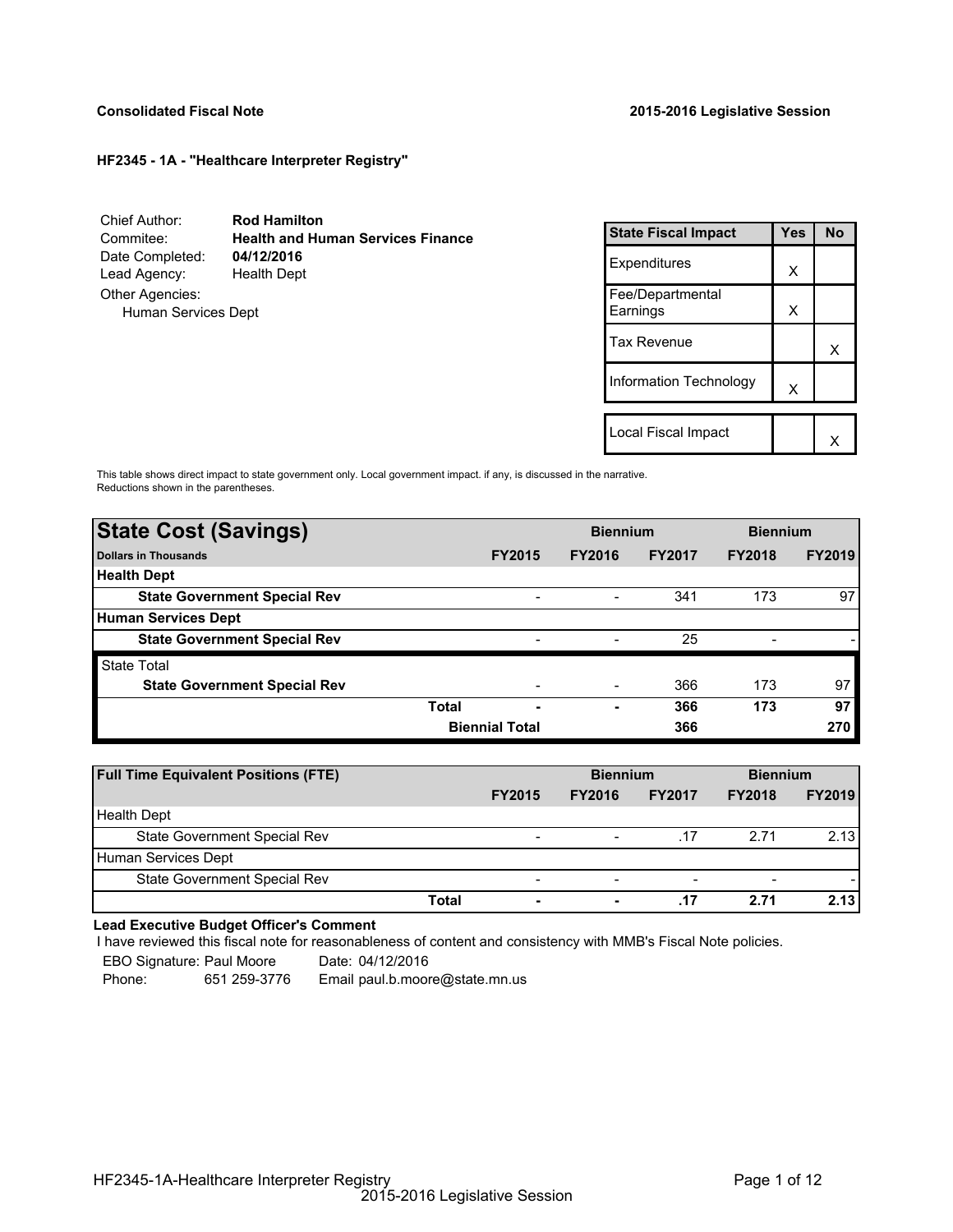## **State Cost (Savings) Calculation Details**

This table shows direct impact to state government only. Local government impact, if any, is discussed in the narrative. Reductions are shown in parentheses.

\*Transfers In/Out and Absorbed Costs are only displayed when reported.

| State Cost (Savings) = 1-2                        |              |                              | <b>Biennium</b>          |                          | <b>Biennium</b> |               |
|---------------------------------------------------|--------------|------------------------------|--------------------------|--------------------------|-----------------|---------------|
| <b>Dollars in Thousands</b>                       |              | <b>FY2015</b>                | <b>FY2016</b>            | <b>FY2017</b>            | <b>FY2018</b>   | <b>FY2019</b> |
| <b>Health Dept</b>                                |              |                              |                          |                          |                 |               |
| State Government Special Rev                      |              | $\blacksquare$               | -                        | 341                      | 173             | 97            |
| Human Services Dept                               |              |                              |                          |                          |                 |               |
| State Government Special Rev                      |              | $\blacksquare$               | $\overline{\phantom{0}}$ | 25                       | $\overline{a}$  |               |
|                                                   | <b>Total</b> |                              |                          | 366                      | 173             | 97            |
|                                                   |              | <b>Biennial Total</b>        |                          | 366                      |                 | 270           |
| 1 - Expenditures, Absorbed Costs*, Transfers Out* |              |                              |                          |                          |                 |               |
| <b>Health Dept</b>                                |              |                              |                          |                          |                 |               |
| State Government Special Rev                      |              | $\blacksquare$               | $\overline{a}$           | 357                      | 241             | 155           |
| Human Services Dept                               |              |                              |                          |                          |                 |               |
| State Government Special Rev                      |              | $\qquad \qquad \blacksquare$ | $\overline{a}$           | 25                       | $\overline{a}$  |               |
|                                                   | <b>Total</b> |                              |                          | 382                      | 241             | 155           |
|                                                   |              | <b>Biennial Total</b>        |                          | 382                      |                 | 396           |
| 2 - Revenues, Transfers In*                       |              |                              |                          |                          |                 |               |
| <b>Health Dept</b>                                |              |                              |                          |                          |                 |               |
| State Government Special Rev                      |              | $\blacksquare$               | $\overline{\phantom{0}}$ | 16                       | 68              | 58            |
| Human Services Dept                               |              |                              |                          |                          |                 |               |
| State Government Special Rev                      |              |                              | -                        | $\overline{\phantom{a}}$ |                 |               |
|                                                   | <b>Total</b> |                              |                          | 16                       | 68              | 58            |
|                                                   |              | <b>Biennial Total</b>        |                          | 16                       |                 | 126           |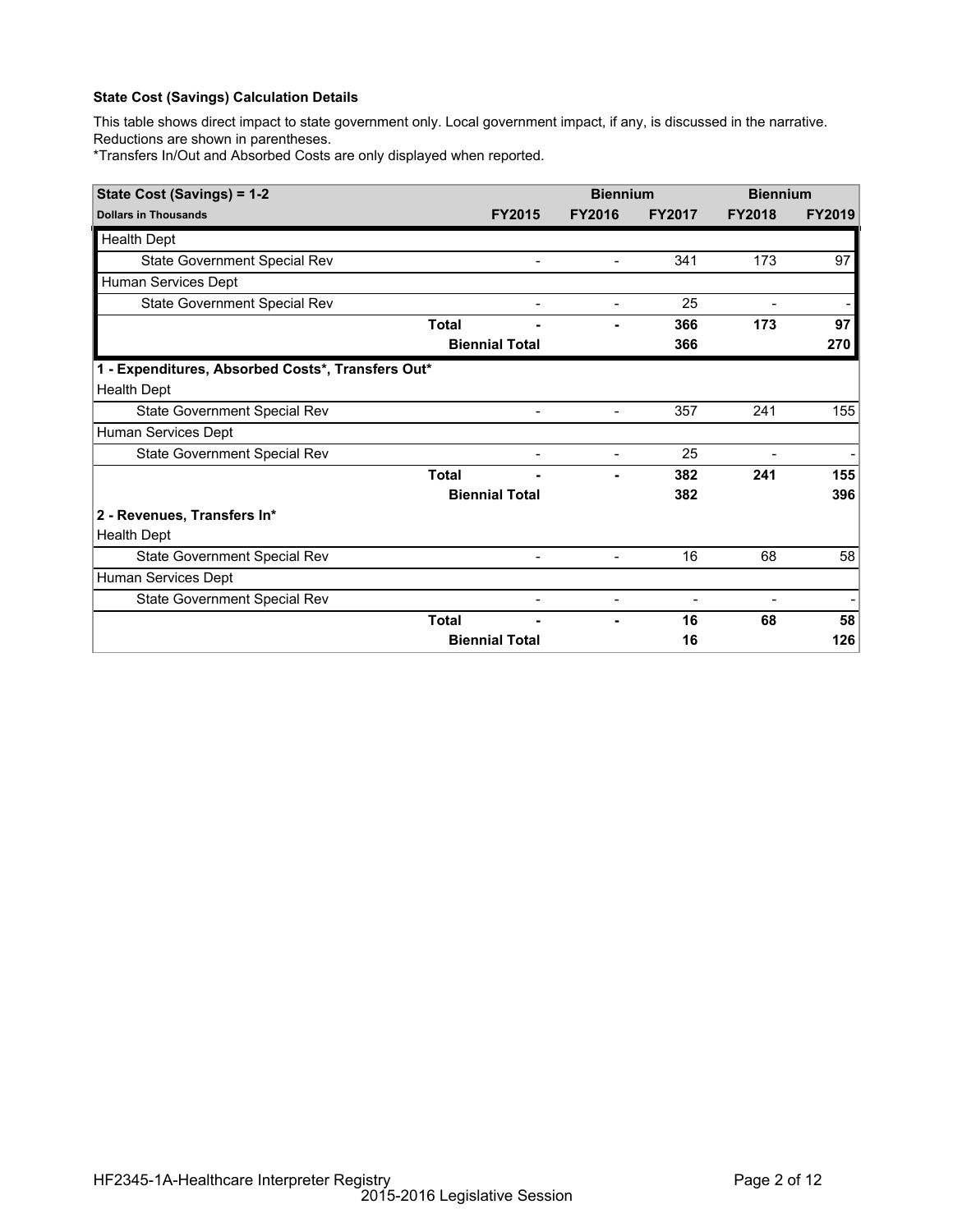## **HF2345 - 1A - "Healthcare Interpreter Registry"**

| Chief Author:              | <b>Rod Hamilton</b>                      |
|----------------------------|------------------------------------------|
| Commitee:                  | <b>Health and Human Services Finance</b> |
| Date Completed: 04/12/2016 |                                          |
| Agency:                    | <b>Health Dept</b>                       |

| <b>State Fiscal Impact</b>   | Yes | Nο |
|------------------------------|-----|----|
| Expenditures                 | X   |    |
| Fee/Departmental<br>Earnings | X   |    |
| <b>Tax Revenue</b>           |     | x  |
| Information Technology       | X   |    |
|                              |     |    |
| Local Fiscal Impact          |     |    |

This table shows direct impact to state government only. Local government impact. if any, is discussed in the narrative. Reductions shown in the parentheses.

| <b>State Cost (Savings)</b>         |              |                          | <b>Biennium</b> |               | <b>Biennium</b> |               |
|-------------------------------------|--------------|--------------------------|-----------------|---------------|-----------------|---------------|
| <b>Dollars in Thousands</b>         |              | <b>FY2015</b>            | <b>FY2016</b>   | <b>FY2017</b> | <b>FY2018</b>   | <b>FY2019</b> |
| <b>State Government Special Rev</b> |              | $\overline{\phantom{0}}$ |                 | 341           | 173             | 97            |
|                                     | <b>Total</b> |                          | ۰               | 341           | 173             | 97            |
|                                     |              | <b>Biennial Total</b>    |                 | 341           |                 | 270           |
|                                     |              |                          |                 |               |                 |               |

| <b>Full Time Equivalent Positions (FTE)</b> |       |                          | <b>Biennium</b> |               | <b>Biennium</b> |               |
|---------------------------------------------|-------|--------------------------|-----------------|---------------|-----------------|---------------|
|                                             |       | <b>FY2015</b>            | <b>FY2016</b>   | <b>FY2017</b> | <b>FY2018</b>   | <b>FY2019</b> |
| State Government Special Rev                |       | $\overline{\phantom{0}}$ |                 |               | 2.71            | 2.13          |
|                                             | Total |                          | -               |               | 2.71            | 2.13          |

## **Executive Budget Officer's Comment**

I have reviewed this fiscal note for reasonableness of content and consistency with MMB's Fiscal Note policies.

EBO Signature: Paul Moore Date: 4/12/2016 10:46:58 AM

Phone: 651 259-3776 Email paul.b.moore@state.mn.us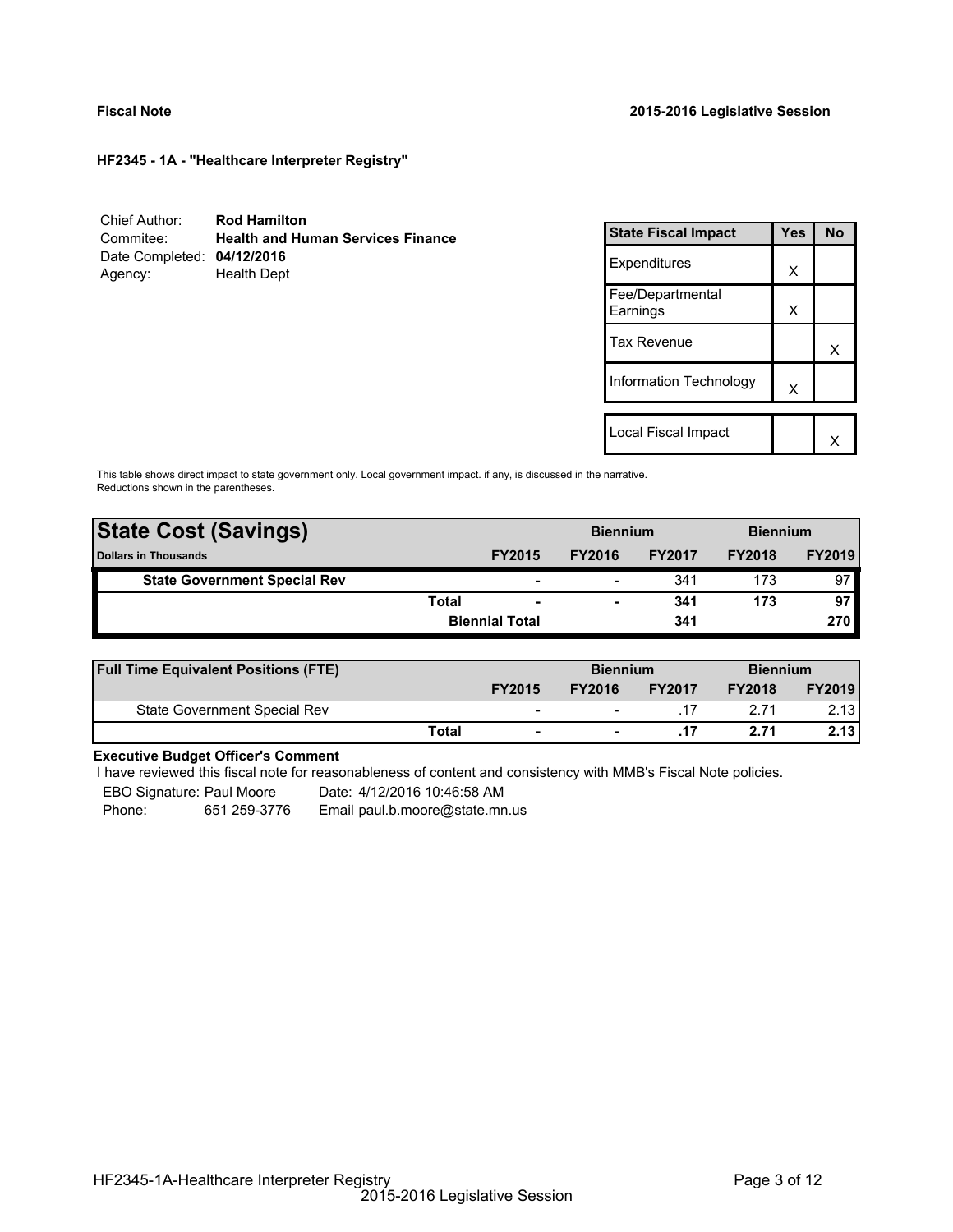### **State Cost (Savings) Calculation Details**

This table shows direct impact to state government only. Local government impact, if any, is discussed in the narrative. Reductions are shown in parentheses.

\*Transfers In/Out and Absorbed Costs are only displayed when reported.

| State Cost (Savings) = 1-2                        |              |                       | <b>Biennium</b> |               | <b>Biennium</b> |                 |
|---------------------------------------------------|--------------|-----------------------|-----------------|---------------|-----------------|-----------------|
| <b>Dollars in Thousands</b>                       |              | <b>FY2015</b>         | <b>FY2016</b>   | <b>FY2017</b> | <b>FY2018</b>   | <b>FY2019</b>   |
| State Government Special Rev                      |              |                       |                 | 341           | 173             | 97 <sup>°</sup> |
|                                                   | Total        |                       |                 | 341           | 173             | 97              |
|                                                   |              | <b>Biennial Total</b> |                 | 341           |                 | 270             |
| 1 - Expenditures, Absorbed Costs*, Transfers Out* |              |                       |                 |               |                 |                 |
| State Government Special Rev                      |              |                       |                 | 357           | 241             | 155             |
|                                                   | <b>Total</b> | ۰                     | ۰               | 357           | 241             | 155             |
|                                                   |              | <b>Biennial Total</b> |                 | 357           |                 | 396             |
| 2 - Revenues, Transfers In*                       |              |                       |                 |               |                 |                 |
| State Government Special Rev                      |              |                       |                 | 16            | 68              | 58              |
|                                                   | Total        | ٠                     | ۰               | 16            | 68              | 58              |
|                                                   |              | <b>Biennial Total</b> |                 | 16            |                 | 126             |

### **Bill Description**

This bill would establish a regulatory system for spoken language interpreters who serve limited-English-speaking patients at health care encounters. The system would include: a registry with four tiers, each sequential tier representing demonstration of increased training and/or skill; authority and procedures to accept and investigate complaints and to mete out remedies; an advisory council; and on-going technical support for applicants and registrants.

### **Assumptions**

The fiscal impact of this proposal will be the difference between the revenues and expenditures under the current roster system and the revenues and expenditures under the new registry created in the bill. The Commissioner of Health currently maintains a statewide roster of spoken language health care interpreters. Being listed on the roster is voluntary. Currently, there is a \$50 annual fee to be on the roster. The roster includes about 3,500 individuals and generates approximately \$170,000 in fees a year. Individuals seeking to join the roster submit information through a web application. No information is verified. The Minnesota Department of Health maintains the roster and offers technical assistance to individuals seeking to join the roster. This legislation would completely replace the existing roster system.

### **Startup costs**

Startup costs include the costs of: (1) contracting with a subject matter expert to develop an examination of knowledge of medical terminology and a second expert on interpreter ethics and standards of practice; and (2) implementing data system changes to support the new registry activities. The Department will publish a request for proposals to develop an interpreter ethics test and a medical terminology test. We estimate that the tests can be developed at a cost of \$28,000 for each test. Adjustments during the next year or two will require \$6,000 for each test. There will be no further costs after the third year. Total startup costs will be \$280,000, which includes \$166,000 for IT system costs in the first two years, \$68,000 for the development and maintenance of the two examinations during the first few years, and \$46,000 for related overhead. More detail on IT costs is provided below.

### **Startup timing**

We assume that programming necessary to implement this system will take one year to set in place. This work will occur in SFY 2017. Interpreters currently on the roster would apply to the registry in SFY 2018 when their annual renewal comes due so that all interpreters would be on the registry by July 1, 2018. We assume that 25% of enrollees will choose to pay fees for the registry in FY 2017 so they can be enrolled early in FY 2018. We assume that those who enroll early will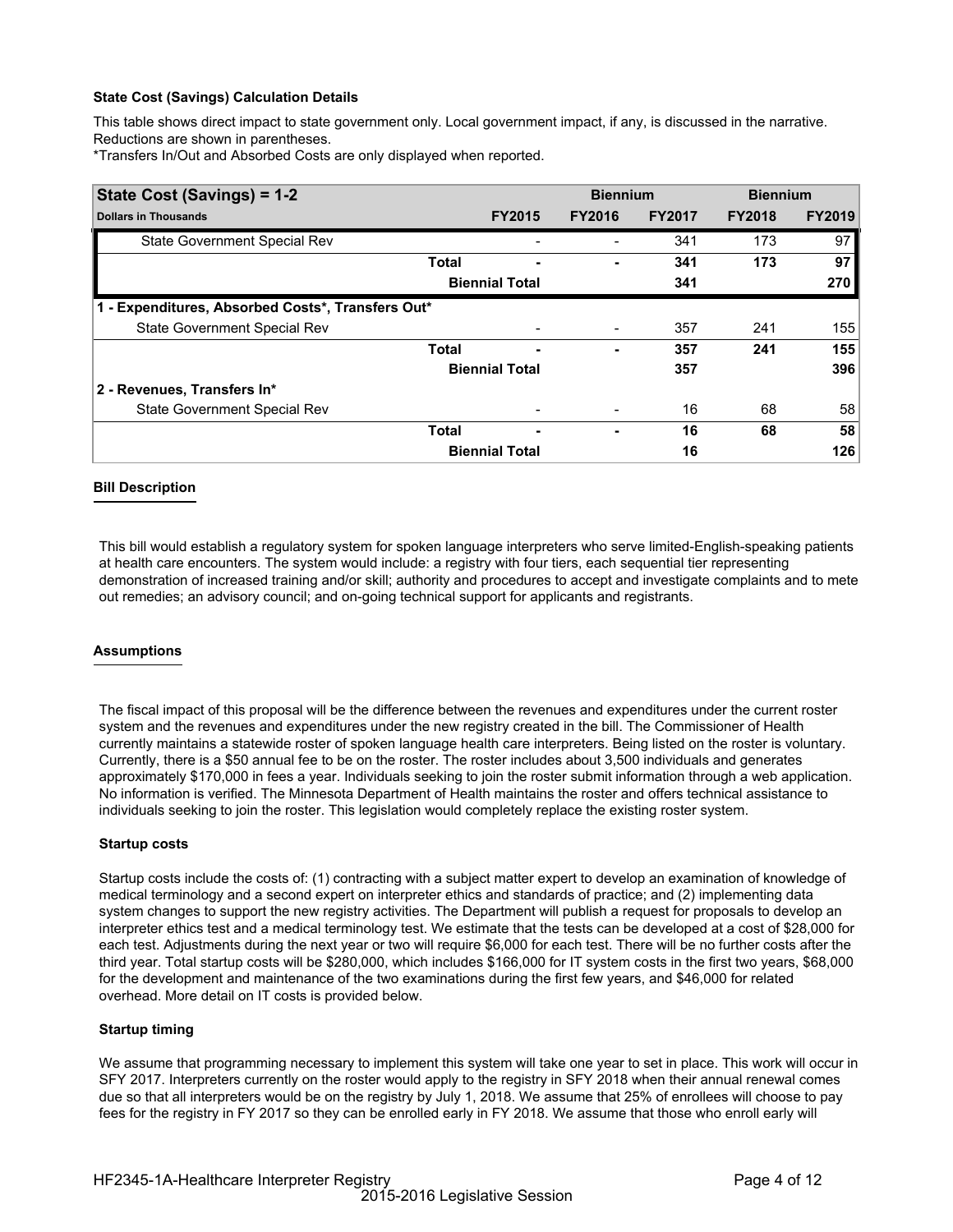continue to renew each year at the same time because of the renewal schedule.

### **Information Technology Costs**

Currently MDH uses a computerized licensing data system to manage enrollment and listing on the existing interpreter roster and a second computerized licensing data system to manage a number of other regulatory systems that include investigation and enforcement. MNIT would modify the existing interpreter roster system (ICSD) and modify the existing Health Occupations Program Oracle-based system for complaints intake, investigation, and enforcement functions. These system modifications would require approximately 1,800 hours of IT staff time at an average rate of \$80 per hour. The IT hourly rate includes supervision and other related costs. Total estimated technology costs are \$144,000 in the first year and \$21,600 in each of the following years.

This system would have to be modified to include the additional functionality listed below before the registry could be implemented, and it is assumed that all of SFY 2017 would be spent in system development and testing.

This system would:

· Allow for on-line submission of applications and renewals, and attachment/transmittal of supporting documentation.

· Include on-line ethics and medical terminology tests.

· Allow individuals with pending applications (i.e. as soon as an interpreter completes and submits the online application form) to access his or her online account and see which items have been received by MDH and which items MDH is waiting for, based on the tier and method chosen to show qualifications.

· Add to the registry, in the proper tier, the names of any individuals who have satisfied requirements for the tier to which he/she applied.

· Remove from the registry the names of interpreters whose registration has lapsed.

· Display interpreter information on-line, including but not limited to name, contact information, languages, areas of interpreting specialty (e.g. oncology, pediatrics, if any), qualifications and/or tier achieved, and expiration of registration period.

· Send renewal notices both electronically and via U.S. mail.

· Interpreters will be listed for a set period after expiration of their registration to ensure that services performed during their past registration period can be reimbursed. Thereafter, interpreter information will be moved to an archive for one year, to allow renewal rather than reapplication during this period.

### **Estimate of Interpreters who will register**

As of May 1, 2015, 3,536 interpreters were listed on the roster (both active and inactive). The most common language among interpreters is Somali, with 1,031 interpreters. Spanish is the second most common language, with 680 interpreters. Fifty-seven languages are spoken by fewer than 10 interpreters each. Some interpreters interpret in more than one language. Proficiency has not been tested.

Being listed on the registry would be voluntary and we assume a reduction in the number of individuals choosing to be on the registry compared to the current roster. Some individuals without training as interpreters currently sign up on the roster and interpret primarily for family and community members. Many of these individuals will not be able to meet the tier one requirements for interpreting and will choose not to be on the registry when minimal qualifications are in place. Additionally, as the field becomes more professional, individuals who may have limited availability to interpret may be less likely to sign up. Languages with large numbers of interpreters may see reductions because of competition within the field. Finally, implementing a regulatory structure will result in a registry fee that is higher than the current roster fee, discouraging some individuals from transitioning from the roster to the registry.

### **Assumptions:**

· Once the new requirements are implemented, the number of interpreters will drop by 31% with greater attrition among languages currently represented by the greatest number of interpreters. This fiscal note assumes by the end of the FY 2018, approximately 2,450 interpreters will be registered.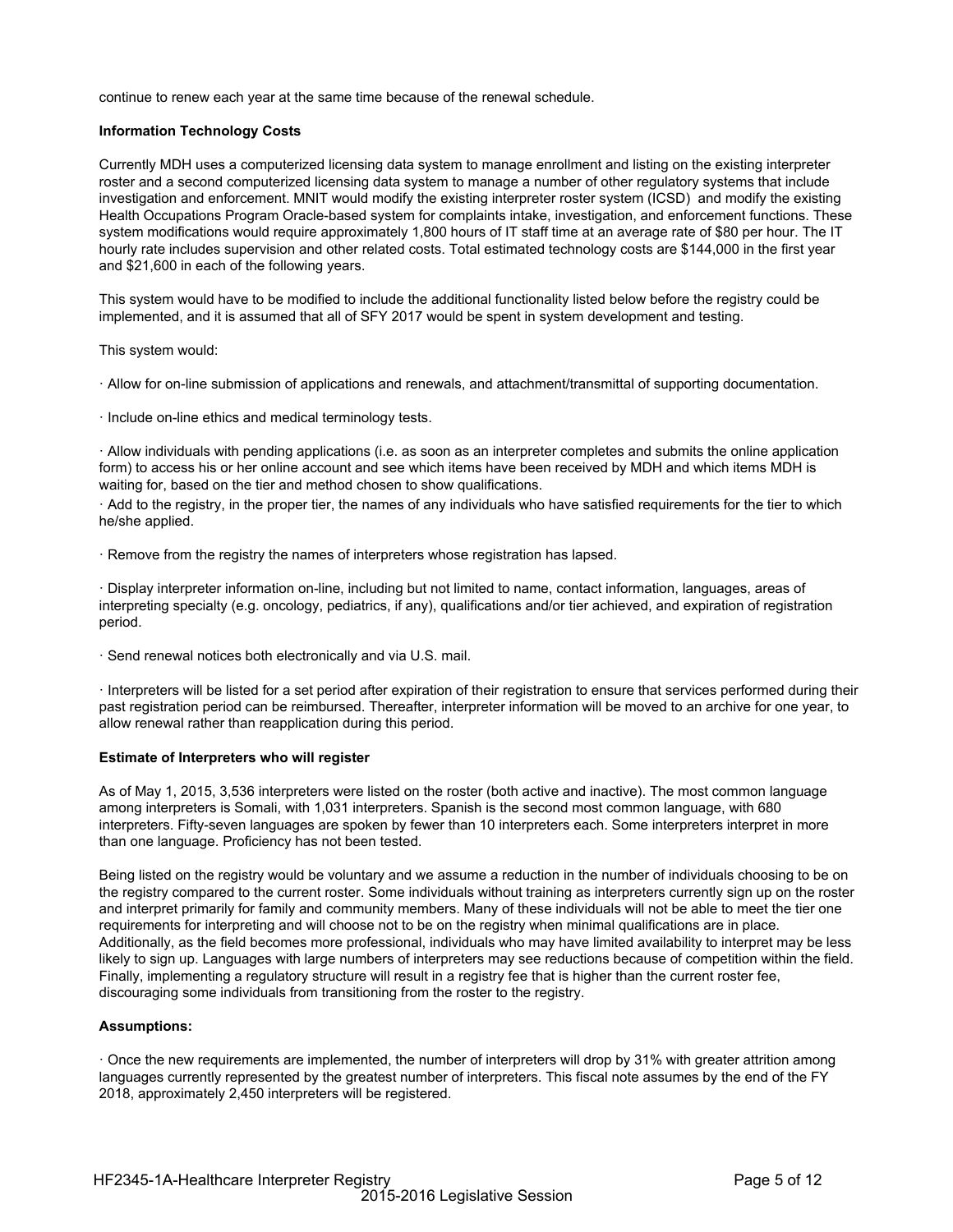· There will be no overall growth in the field.

· 80% of registered interpreters will renew each year.

· Each year, approximately 14% of interpreters will be new to the registry and 6% will be returning after a lapse.

· Only 1% of interpreters will choose to upgrade to a new tier during the course of the year, thus paying a second registration fee.

· Initially, 3% of interpreters will seek entrance to the registry based on foreign degrees. This will subsequently drop to5% of interpreters new to the registry.

· Once the program stabilizes, at each renewal, 4% of interpreters will be late in their renewal.

#### **Advisory Council**

Section 10 requires the 12-member Spoken Language Health Care Advisory Council to have its first meeting by October 1, 2016. We assume that work to establish the new advisory council will begin on July 1, 2016, and there will be three advisory council meetings in SFY 2017 and four meetings per year in SFY 2018 and beyond. Expenses to support the advisory council are \$3,400 in SFY 2017 and \$4,500 in SFY 2018 for per diems and travel expenses for members and other meeting expenses. Staff time is also required to establish the advisory council via the Secretary of State's Office including notifications, candidate applications review, and appointments during SFY 2017; and to convene, provide analysis for, and otherwise support the work of the advisory council in all years. Staffing for the Advisory Council is included in the Staffing section below.

#### **Complaints**

The draft bill does not prohibit an unregistered individual from interpreting, but registration is a prerequisite for receiving payment from public funds (e.g. MA reimbursement from DHS). Therefore, there will be no claims of illegal practice and the Department of Human Services will police any billing issues or irregularities.

The program will initially generate a significant number of complaints. Some of this will be due to pent up demand from existing concerns as the current roster system does not contain a mechanism for complaints. Inter-occupational issues will also contribute to the number of complaints (i.e. Interpreters/interpreting agencies filing complaints against one another). It is expected that the number of complaints will decrease over time as the practice adjusts to the regulatory structure, understanding develops as to what is and what is not an actionable complaint, and as outlying practice conforms to the new law.

Based on previous experience it is assumed that of the complaints received each month, two will be referred for investigation. Twelve of these will be relatively simple, and investigations will be fairly short; eight more will require moderate effort. Four complaints will be complex and require significant effort. Four complaints per year will move on to enforcement. These assumptions underlie the estimate of time required by an investigator. A higher number of complaints that require investigation, or a higher level of complexity would increase the necessary investigatory time. The cost of these activities are accounted for as salary and other operating costs.

Because a high percentage of complainants and witnesses may be limited in their English proficiency or have difficulty speaking English, we will need services from an interpreter service. We estimate thirty face-to-face sessions of 1.5 hours each, at \$40 per hour. These costs are accounted for as other operating costs in the Expenditure/ Revenue Formula tables.

### **Staffing**

During SFY 2017, staff will perform work necessary to implement the registry in SFY 2018. This includes working with MNIT to set parameters for, develop, and test the electronic data system; creating and loading forms to the system; working out procedures; interfacing with stakeholders for input; contracting for the exams; and performing work to establish the advisory council. Total SFY 2017 FTEs will be .71, including 0.18 program representative, 0.1 limited English proficiency coordinator, 0.15 admin support, .03 investigator, .19 supervisor, and .06 manager.

In SFY 2018, the majority of work will shift from startup to implementation. A total of 2.71 FTEs will work on the program, including a 1.3 program representatives and a 0.2 student worker, a 0.2 FTE limited English coordinator to answer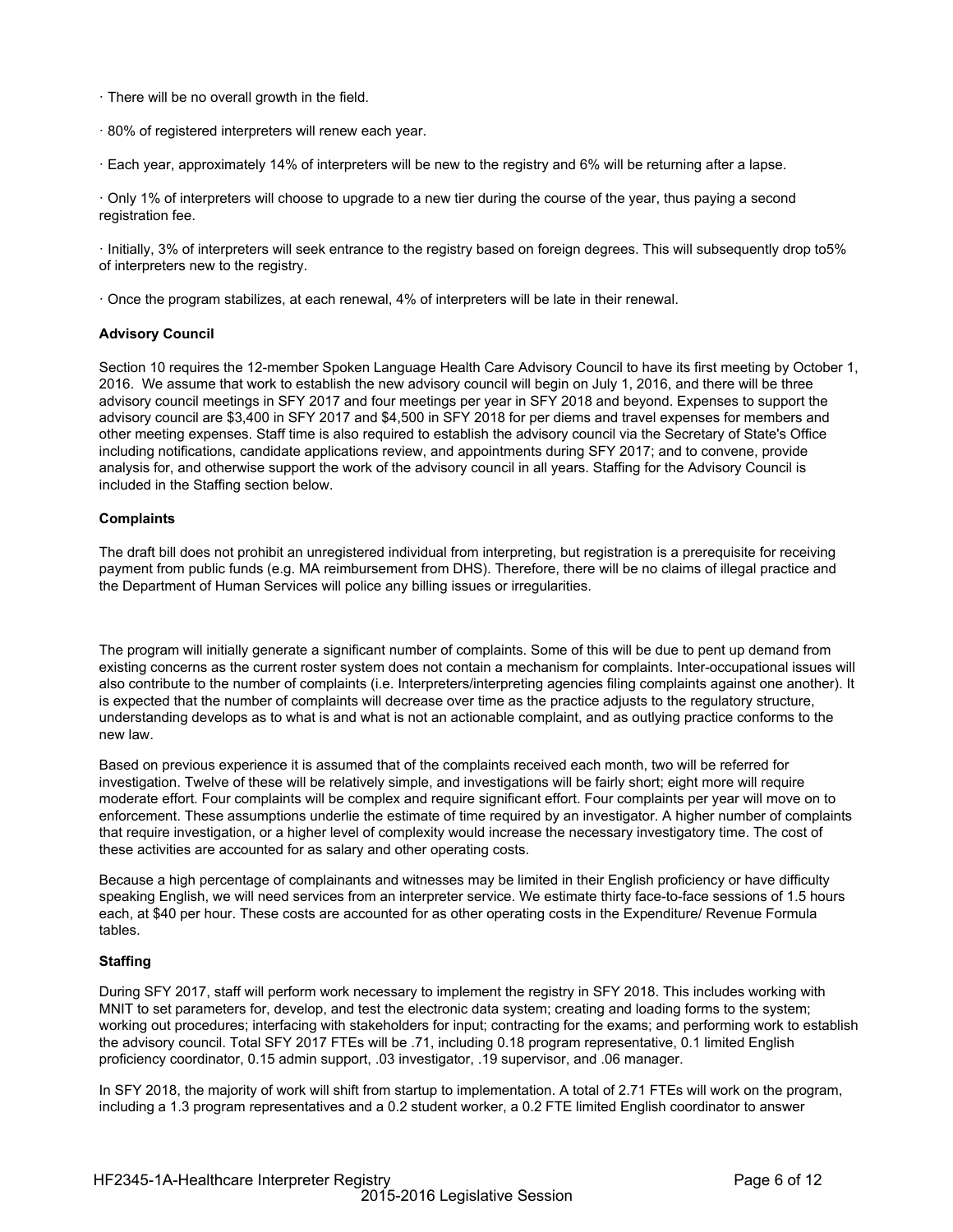questions from applicants and registrants assist them in the application and renewal process, a 0.45 investigator to handle complaints, a 0.2 supervisor, and a .05 manager.

In SFY 2019, FTEs will decrease and stabilize at 2.125, including 1.1 program representative; 0.2 limited English coordinator; 0.15 support staff; 0.45 investigator, 0.175 supervisor; and .05 manager.

Travel for employees includes costs to travel to four advisory council meetings per year, plus, limited trips during the year to meet with interpreters, witnesses, and complainants.

One new computer will be purchased during the first year of licensing. Thereafter, computers will be replaced every three years. The cost is calculated based on the number of FTEs. All employees are assumed to have laptops.

#### **Fees**

Currently the fee for the registry is \$50. This generates about \$170,000 a year. These fees would end under this new legislation. The current appropriation to operate the roster is \$69,000 per year.

This bill does not specify fee amounts. Minnesota Statutes 16A.1285, subd. 2, requires fees to be set at a level that neither significantly over recovers nor under recovers costs involved in providing services. For the purposes of this fiscal note, we assume that fees will be set at a level such that projected revenues over a five-year period match projected expenditures during that same period. Based on that assumption, this legislation would yield the following fee rates:

· The initial fee will be \$90. The annual renewal fee will be \$90.

- · The late fee will be \$30.
- · All interpreters will pay the same fee, regardless of tier.

· Applicants who seek entrance to the registry based on foreign schooling will pay the entire cost of verifying their credentials, including staff time. Based on limited experience with other licensed persons with foreign schooling, we assume a fee of \$175 per person resulting from the additional work involved in verifying credentials with foreignschools and ensuring that the education the person has received meets Minnesota standards.· The new fee schedule takes effect on July 1, 2017.Startup costs will cost \$280,000 and will require a carry-over appropriation. On-going costs will be funded from fees.

### **Expenditure and/or Revenue Formula**

| <b>EXPENDITURES</b>            | <b>SFY16</b> | SFY17    | SFY18        | SFY <sub>19</sub> |
|--------------------------------|--------------|----------|--------------|-------------------|
| Salary and Fringe Benefits     | 0            | 58       | 185          | 151               |
| <b>Other Operating Costs</b>   | 0            | 6        | 16           | 36                |
| Grants                         | $\mathbf 0$  | $\Omega$ | <sup>0</sup> | $\overline{0}$    |
| <b>Administrative Services</b> | $\mathbf{0}$ | $\Omega$ | ŋ            | $\overline{0}$    |
| <b>OR Indirect Cost</b>        | $\mathbf{0}$ | 13       | 40           | 37 <sup>1</sup>   |
| <b>TOTAL EXPENSES</b>          | $\mathbf{0}$ | 77       | 241          | 224               |
| <b>TOTAL REVENUES</b>          | $\mathbf{0}$ | 59       | 238          | 228               |
| <b>NET IMPACT</b>              | $\mathbf{0}$ | $-18$    | $-3$         | 5 <sub>1</sub>    |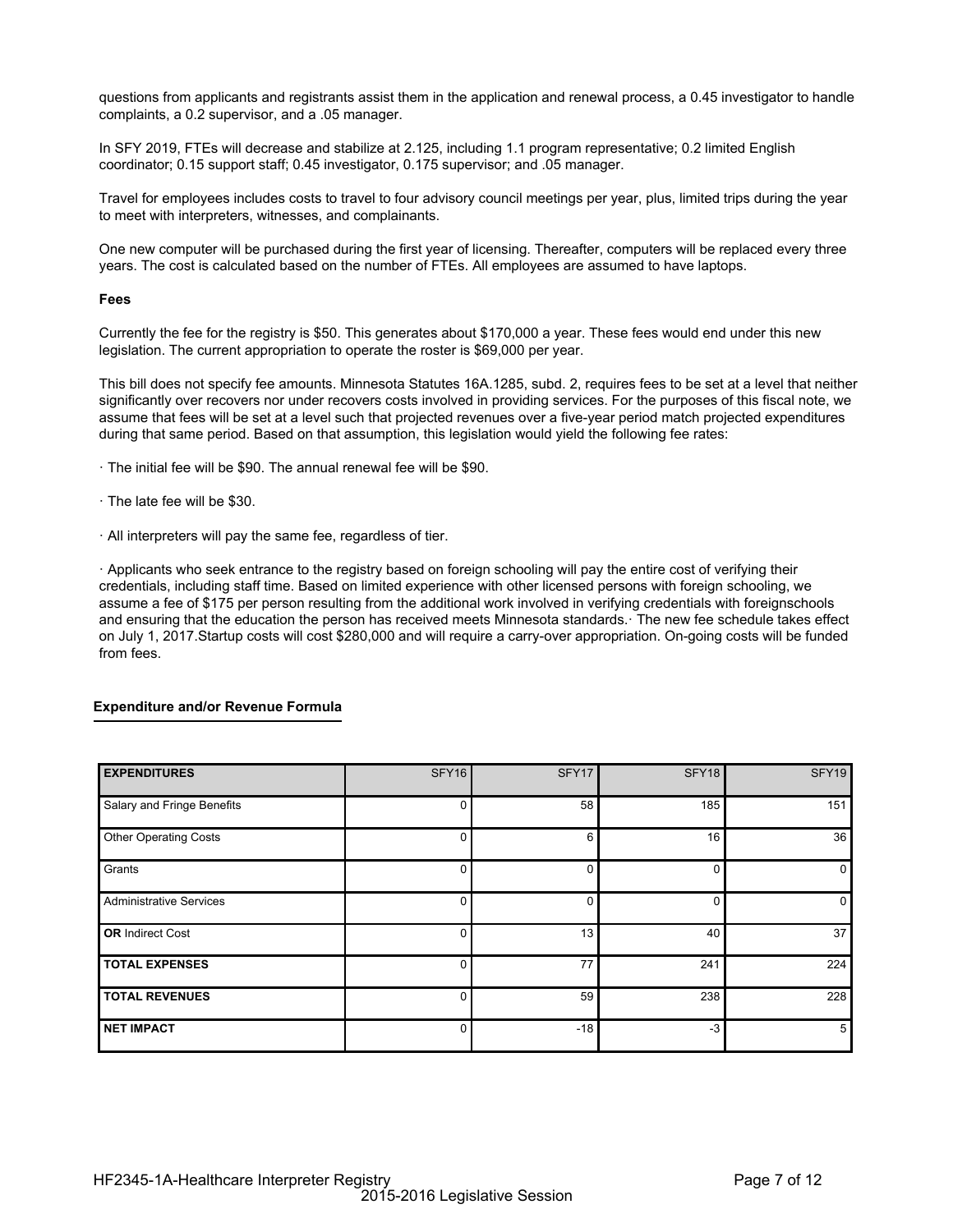| NET EXPENDITURES           | SFY <sub>16</sub> | SFY <sub>17</sub> | SFY <sub>18</sub> | SFY19        |
|----------------------------|-------------------|-------------------|-------------------|--------------|
| Registry Expend - Fee      |                   | 77                | 241               | 224          |
| Registry Expend - Non-fee  |                   | 280               |                   | $\mathbf{0}$ |
| <b>Roster Expenditures</b> |                   |                   |                   | -69          |
| <b>NET TOTAL</b>           |                   | 357               | 241               | 155          |

| Net Fee Impact                | <b>SFY 16</b>    | SFY17    | SFY <sub>18</sub> | SFY <sub>19</sub> |
|-------------------------------|------------------|----------|-------------------|-------------------|
| <b>Registry Fees</b>          | \$0 <sub>1</sub> | \$59     | \$238             | \$228             |
| Elimination of Roster Revenue | \$0 <sub>1</sub> | $-$ \$43 | $-$170$           | $-$170$           |
| <b>Net Total</b>              | \$0              | \$16     | \$68              | \$58              |

### Expenditures

FY17:

• New Program: \$58,020 for 0.71 FTEs (salary and fringe) + \$6,219 for other operating costs + \$12,880 for indirect + \$280,000 start up appropriation = \$357,119

FY18:

• New Program: \$184,813 for 2.71 FTEs (salary and fringe) + \$15,569 for other operating costs + \$40,177 for indirect costs  $= $240,559$ 

FY19:

• New Program: \$150,682 for 2.13 FTEs (salary and fringe) + \$35,585 for other operating costs + \$37,347 for administration/indirect costs = \$223,614

• Old Program: -\$69,000

## Revenues

FY17:

New Fees: \$55,125 for initial and renewal + \$551 for upgrades + \$3,019 for foreign degrees + \$735 for late fees = \$59,430

•

•

•

Old Fees: -\$43,000 for reduced roster revenues

FY18:

New Fees: \$220,500 for initial and renewal + \$2,205 for upgrades + \$12,075 for foreign degrees + \$2,940 for late fees = \$237,720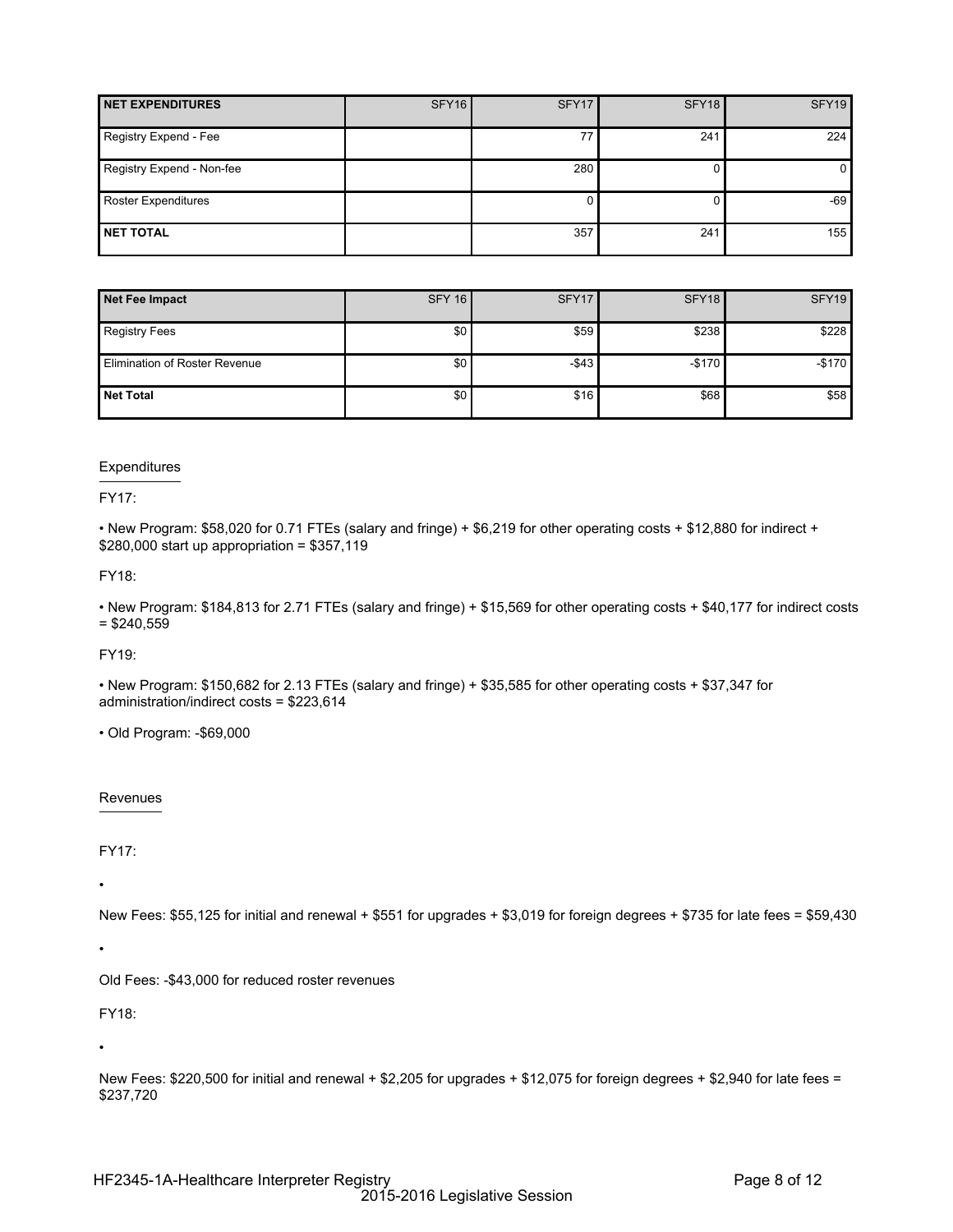Old fees: -\$170,000 for reduced roster revenues

FY19:

•

•

•

New Fees: \$220,500 for initial and renewal + \$2,205 for upgrades + \$2,800 for foreign degrees + \$2,940 for late fees = \$228,445

Old Fees: - \$170,000 for reduced roster revenues

## **Long-Term Fiscal Considerations**

MDH is planning to replace existing licensing systems around the department with a shared e-licensing solution. When the e-licensing system becomes available, there will be additional costs to migrate licensure to the new system. Costs to migrate to the new system are not included in this fiscal note.

### **Local Fiscal Impact**

None.

## **References/Sources**

Arch Interpreter services, phone call 12/10/2014.

Kim Tong Interpreter services, email 12/10/14.

MN-IT estimates

MDH Spoken Language Health Care Interpreting Roster (http://www.health.state.mn.us/divs/pqc/hci/index.html)

**Agency Contact:** Abigail Mosher (651-201-3947)

**Agency Fiscal Note Coordinator Signature:** Abigail Mosher **Date:** 4/11/2016 11:01:26 PM

**Phone:** 651 201-3947 **Email:** abigail.mosher@state.mn.us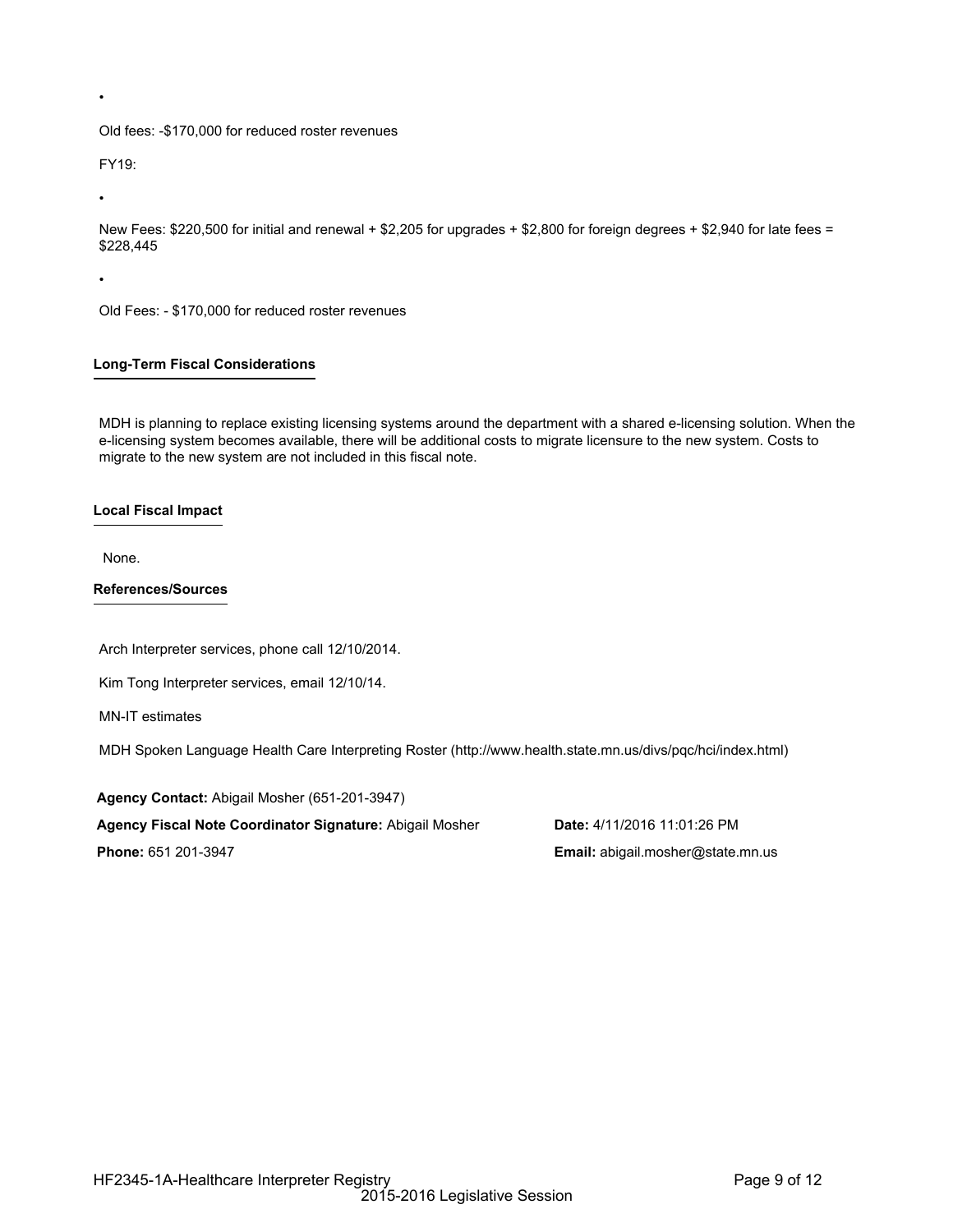**HF2345 - 1A - "Healthcare Interpreter Registry"**

| Chief Author:              | <b>Rod Hamilton</b>                      |
|----------------------------|------------------------------------------|
| Commitee:                  | <b>Health and Human Services Finance</b> |
| Date Completed: 04/12/2016 |                                          |
| Agency:                    | Human Services Dept                      |

| <b>State Fiscal Impact</b>   | Yes | <b>No</b> |
|------------------------------|-----|-----------|
| Expenditures                 | X   |           |
| Fee/Departmental<br>Earnings |     | x         |
| <b>Tax Revenue</b>           |     | x         |
| Information Technology       |     | x         |
|                              |     |           |
| Local Fiscal Impact          |     |           |

This table shows direct impact to state government only. Local government impact. if any, is discussed in the narrative. Reductions shown in the parentheses.

| <b>State Cost (Savings)</b>         |              |                          | <b>Biennium</b> |               | <b>Biennium</b> |               |
|-------------------------------------|--------------|--------------------------|-----------------|---------------|-----------------|---------------|
| <b>Dollars in Thousands</b>         |              | <b>FY2015</b>            | <b>FY2016</b>   | <b>FY2017</b> | <b>FY2018</b>   | <b>FY2019</b> |
| <b>State Government Special Rev</b> |              | $\overline{\phantom{0}}$ |                 | 25            | -               |               |
|                                     | <b>Total</b> | $\overline{\phantom{a}}$ | ۰               | 25            |                 |               |
|                                     |              | <b>Biennial Total</b>    |                 | 25            |                 |               |
|                                     |              |                          |                 |               |                 |               |

| <b>Full Time Equivalent Positions (FTE)</b> |       |                          | <b>Biennium</b> |                          |                          | <b>Biennium</b> |  |
|---------------------------------------------|-------|--------------------------|-----------------|--------------------------|--------------------------|-----------------|--|
|                                             |       | <b>FY2015</b>            | <b>FY2016</b>   | <b>FY2017</b>            | <b>FY2018</b>            | <b>FY2019</b>   |  |
| State Government Special Rev                |       | $\overline{\phantom{0}}$ |                 | $\overline{\phantom{0}}$ | $\overline{\phantom{a}}$ |                 |  |
|                                             | Total | $\overline{\phantom{a}}$ | -               | $\overline{\phantom{0}}$ | $\overline{\phantom{0}}$ |                 |  |

## **Executive Budget Officer's Comment**

I have reviewed this fiscal note for reasonableness of content and consistency with MMB's Fiscal Note policies.

EBO Signature: Ahna Minge Date: 4/12/2016 10:24:49 AM

Phone: 651 259-3690 Email ahna.minge@state.mn.us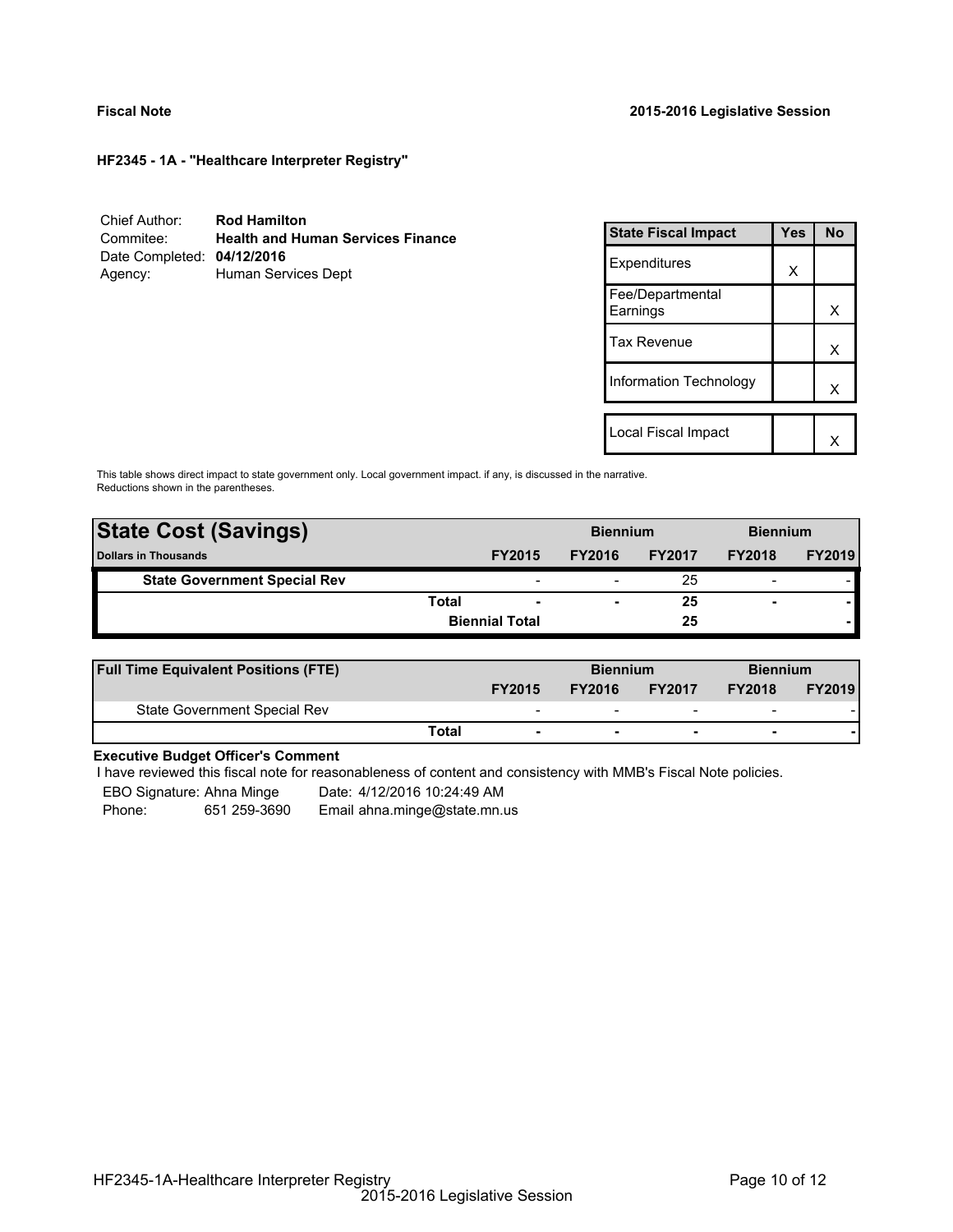### **State Cost (Savings) Calculation Details**

This table shows direct impact to state government only. Local government impact, if any, is discussed in the narrative. Reductions are shown in parentheses.

\*Transfers In/Out and Absorbed Costs are only displayed when reported.

| State Cost (Savings) = 1-2                        |              |                          | <b>Biennium</b> |               | <b>Biennium</b> |               |
|---------------------------------------------------|--------------|--------------------------|-----------------|---------------|-----------------|---------------|
| <b>Dollars in Thousands</b>                       |              | <b>FY2015</b>            | <b>FY2016</b>   | <b>FY2017</b> | <b>FY2018</b>   | <b>FY2019</b> |
| State Government Special Rev                      |              |                          |                 | 25            |                 |               |
|                                                   | <b>Total</b> |                          |                 | 25            |                 |               |
|                                                   |              | <b>Biennial Total</b>    |                 | 25            |                 |               |
| 1 - Expenditures, Absorbed Costs*, Transfers Out* |              |                          |                 |               |                 |               |
| State Government Special Rev                      |              |                          |                 | 25            |                 |               |
|                                                   | <b>Total</b> | ۰                        | $\blacksquare$  | 25            | -               |               |
|                                                   |              | <b>Biennial Total</b>    |                 | 25            |                 |               |
| 2 - Revenues, Transfers In*                       |              |                          |                 |               |                 |               |
| State Government Special Rev                      |              |                          |                 |               |                 |               |
|                                                   | <b>Total</b> | $\overline{\phantom{0}}$ |                 |               | ۰               |               |
|                                                   |              | <b>Biennial Total</b>    |                 |               |                 |               |

### **Bill Description**

Sections 1-7 requires the Minnesota Department of Health (MDH) to establish a provider registry for spoken language interpreter services provided to individuals with limited English proficiency within a health care setting. The registry established under this language would tier interpreters based on different qualification standards for education, training, and experience. These sections detail provider requirements, oversight and disciplinary actions, and provider fees to be on the registry.

Section 8 clarifies terms within the interpreter service definition in the Medical Assistance statute in M.S. § 256B.0625 and updates the existing requirement to use only providers listed on the registry.

Section 9 requires the Department of Human Services to work with MDH, the Spoken Language Health Care Interpreter Advisory Council, and other interested stakeholders to study and make recommendations for a tiered reimbursement system for spoken language interpreters based on the framework established in sections 1-7 of the bill, and submit the proposed reimbursement system, with its estimated costs, to the legislature by January 15, 2017.

Section 12 makes an unspecified appropriation from the state government special revenue fund in FY2017 to the commissioner of human services for the purpose of funding the activities under section 9.

### **Assumptions**

Sections 1 to 7 have no impact on the Department of Human Services. Providers serving Minnesota Health Care Program recipients are required to provide language interpreter services whenever necessary if the provider cannot communicate effectively with a patient. Because of this requirement, any change in the availability of interpreters resulting from the new interpreter requirements included in this language will not change the volume of interpreter services covered by MA or MinnesotaCare.

This fiscal note assumes no effects from the changes to the definition of interpreter services in section 8. The bills changes are technical and consistent with current policy in the Medical Assistance program. This language does not change payment rates or otherwise change interpreter services provided by the Medical Assistance or MinnesotaCare programs.

Based on prior experience, managing a stakeholder process to develop reimbursement rates for interpreter services as required under section 9 will require contracting with an outside facilitator. The cost of these additional administrative resources is listed in the following Expenditure and/or Revenue Formula section.